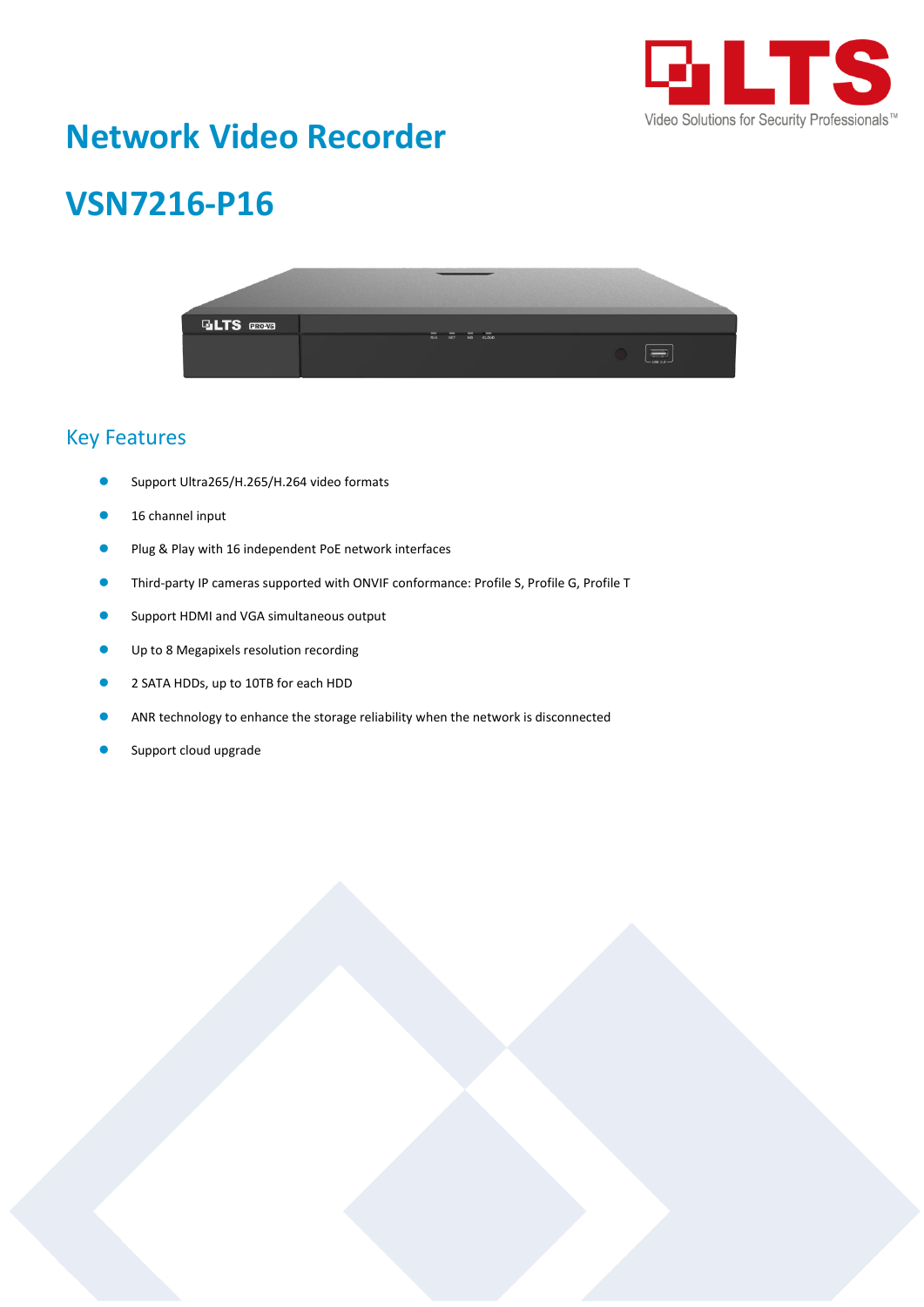

## Specifications

| <b>Model</b>                | VSN7216-P16                                                                                                                                                                                   |
|-----------------------------|-----------------------------------------------------------------------------------------------------------------------------------------------------------------------------------------------|
| Video/Audio Input           |                                                                                                                                                                                               |
| IP Video Input              | $16$ -ch                                                                                                                                                                                      |
| Two-way Audio Input         | 1-ch, RCA                                                                                                                                                                                     |
| <b>Network</b>              |                                                                                                                                                                                               |
| Incoming Bandwidth          | 160Mbps                                                                                                                                                                                       |
| <b>Outgoing Bandwidth</b>   | 64Mbps                                                                                                                                                                                        |
| <b>Remote Users</b>         | 128                                                                                                                                                                                           |
| Protocols                   | P2P, UPnP, NTP, DHCP, PPPoE                                                                                                                                                                   |
| Video/Audio Output          |                                                                                                                                                                                               |
| HDMI/VGA Output             | HDMI:<br>4K (3840x2160@30), 1920X1080@60, 1920X1080@50, 1600X1200@60, 1280X1024@60, 1280X720@60,<br>1024X768@60<br>VGA:<br>1920X1080@60, 1920X1080@50, 1280X1024@60, 1280X720@60, 1024X768@60 |
| <b>Recording Resolution</b> | 8MP/6MP/5MP/4MP/3MP/1080p/960p/720p/D1/2CIF/CIF                                                                                                                                               |
| Audio Output                | 1-ch, RCA                                                                                                                                                                                     |
| Synchronous Playback        | $16$ -ch                                                                                                                                                                                      |
| Corridor Mode Screen        | 3/4/5/7/9/10/12/16                                                                                                                                                                            |
| <b>Decoding</b>             |                                                                                                                                                                                               |
| Decoding format             | Ultra265/H.265/H.264                                                                                                                                                                          |
| Live view/Playback          | 8MP/6MP/5MP/4MP/3MP/1080p/960p/720p/D1/2CIF/CIF                                                                                                                                               |
| Capability                  | 2 x 4K@30, 4x 4MP@30, 5 x 3MP@30, 8 x 1080P@30, 16 x 720P@30                                                                                                                                  |
| <b>Hard Disk</b>            |                                                                                                                                                                                               |
| SATA                        | 2 SATA interfaces                                                                                                                                                                             |
| Capacity                    | Up to 10TB for each disk                                                                                                                                                                      |
| <b>External Interface</b>   |                                                                                                                                                                                               |
| Network Interface           | 1 RJ-45 10M/100M/1000M self-adaptive Ethernet Interface                                                                                                                                       |
| USB Interface               | Front panel: 1 x USB2.0, Rear panel: 1 x USB3.0                                                                                                                                               |
| Alarm In                    | 4-ch                                                                                                                                                                                          |
| Alarm Out                   | 1-ch                                                                                                                                                                                          |
| PoE                         |                                                                                                                                                                                               |
| Interface                   | 16 independent 100Mbps PoE network interfaces                                                                                                                                                 |
| Max Power                   | Max 30W for single port<br>Max 240W in total                                                                                                                                                  |
| <b>Supported Standard</b>   | IEEE 802.3af/at                                                                                                                                                                               |
| General                     |                                                                                                                                                                                               |
| Power Supply                | 100 ~ 240 V AC<br>Power Consumption: ≤10W(without HDD)                                                                                                                                        |
| <b>Working Environment</b>  | -10°C~+ 55°C (+14°F~+131°F), Humidity ≤ 90% RH (non-condensing)                                                                                                                               |
| Dimensions (W×D×H)          | 380mm × 315mm × 53mm (14.9" × 12.4" × 2.1")                                                                                                                                                   |
| Weight (without HDD)        | ≤2.6kg (5.29lb)                                                                                                                                                                               |